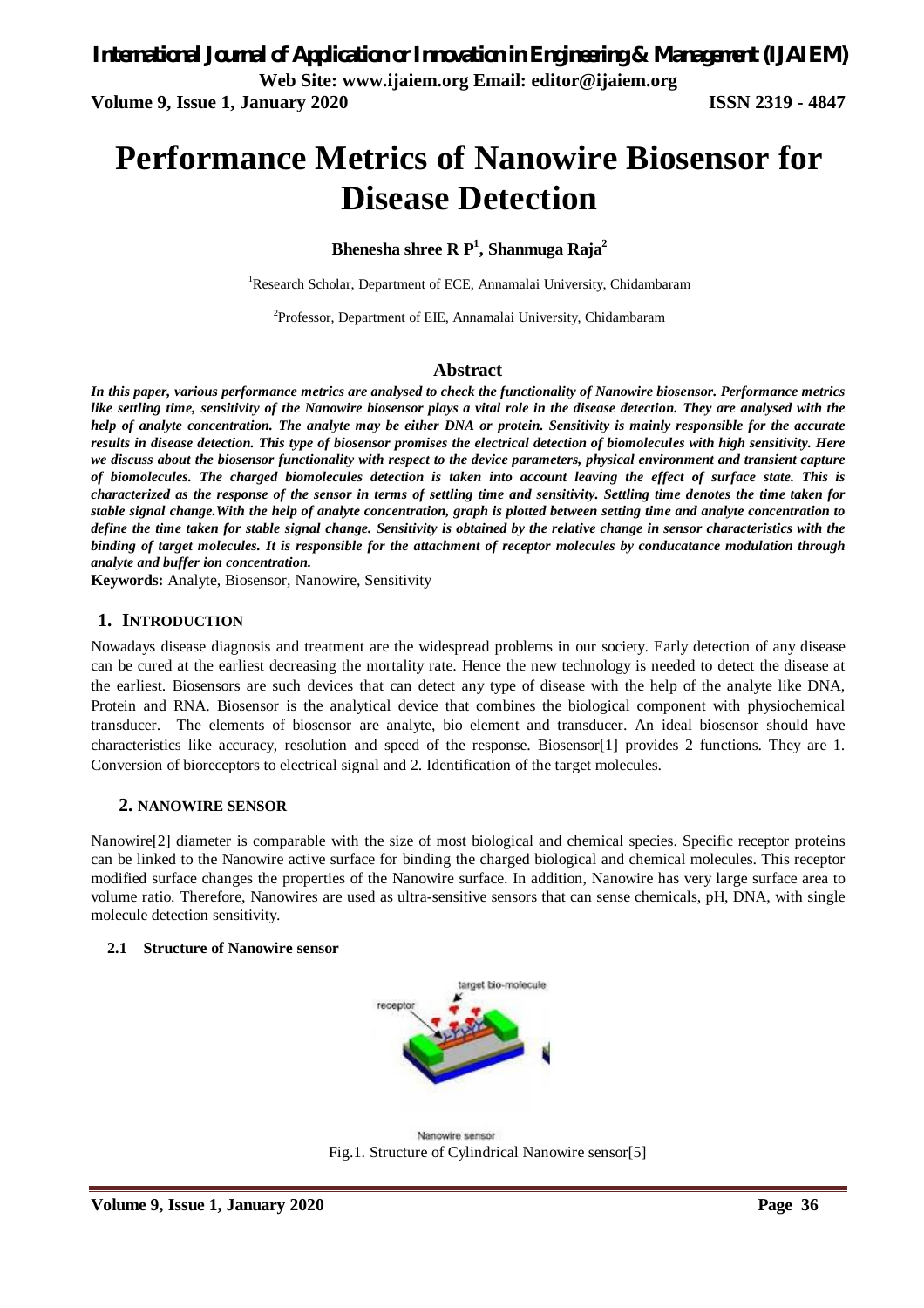#### **Volume 9, Issue 1, January 2020 ISSN 2319 - 4847**

Sensors consist of source and drain regions placed above the gate. Gate consists of receptors that capture the unknown molecules diffusing the target molecules.

The unknown molecules surround the gate of target molecules. The currents in nanowire sensor are in tens of nanometer dimension accounting for large area. Thus for disease detection, sensor should have high sensitivity. Immersion of Nanowires in water, pH material swims around the electrolyte.

## **2.2 Modeling of Nanowire sensor**

i) Transient capture of target molecules:

Time dynamics of molecular capture on sensor surface are essentially two step process: transport of target molecules and the subsequent conjugation with its receptor molecules with the target molecules.

The Diffusion-Capture [3] model is widely used to describe this transient capture of molecules. This model provides the diffusion limited molecular support and the conjugated target-receptor treatment of first-order chemical reaction.

Based on the modification of the diffusion capture equation N (t), mathematical models of Nanowire sensor can be developed.

$$
N(t) = \rho_0 t \left[ A/C_t + 1/k_F N_0 \right]^{-1}
$$
 (1)

By choosing the appropriate value of  $C_t$  [4], Nanowire sensor can be modeled.

$$
C_{t} = [(2\pi D) / ((\log(4Dt)^{1/2} + a_0)/a_0])
$$
\n(2)

Where,

D = Diffusion Coefficient of molecules

 $C_t$  = Diffusion concentration with time Varying factor



Fig 2 Diffusion changes

In order to model the sensor behavior in transient state, figure 3 shows sensor at the centre, and the analyte with unknown molecules (represented blue). This sensor captures the molecules closer to it. As the distance and analyte concentration increases, the molecules closer to the sensor are being captured (represented white). .

ii) Conductance Modulation of sensor:

The full charge of captured bio-molecules is ineffective in modulating the conductance of sensors due to the electrostatic screening of ions present in the electrolyte. On account of screening, Non-linear Poisson-Boltzmann equation[6] should be solved.

### **3. SIMULATION OF NANOWIRE SENSOR**

The Nanowire biosensor is simulated using biosensor lab [9] tool. The performance metrics like settling time and sensitivity are analysed to review the accuracy in disease detection.The sensor structure can be defined by using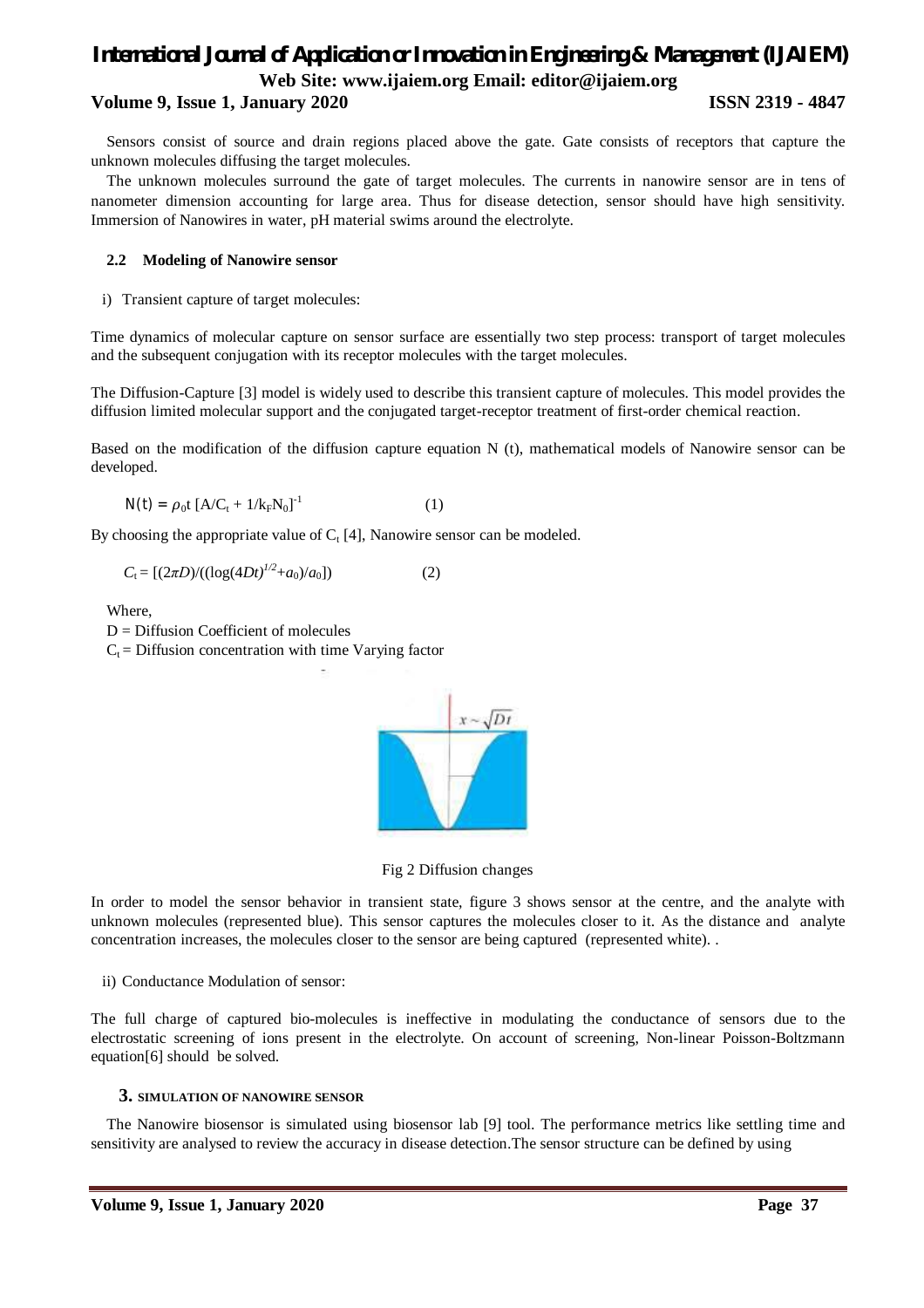# *International Journal of Application or Innovation in Engineering & Management (IJAIEM)* **Web Site: [www.ijaiem.org](http://www.ijaiem.org) Email: [editor@ijaiem.org](mailto:editor@ijaiem.org) Volume 9, Issue 1, January 2020 ISSN 2319 - 4847**

- 1. Device parameters of the sensor
- 2. Biological and surface parameters
- 3. Ambient conditions

#### **3.4 Settling time**

As the concentration increases, settling time has large variation for Nanowire and it is more sensitive to concentration of target ions. From the results obtained, Nanowire is found to have higher sensitivity [7] to analyte concentration and easy to construct in real-time applications. Thus diseases are detected with higher accuracy.



It shows the settling time required to capture a given density of target molecules on the surface.

The F ig 4 represents the transient capture of target molecules. It is useful to study the diffusion limited capture of biomolecules capture on sensor surface for the given analyte density.

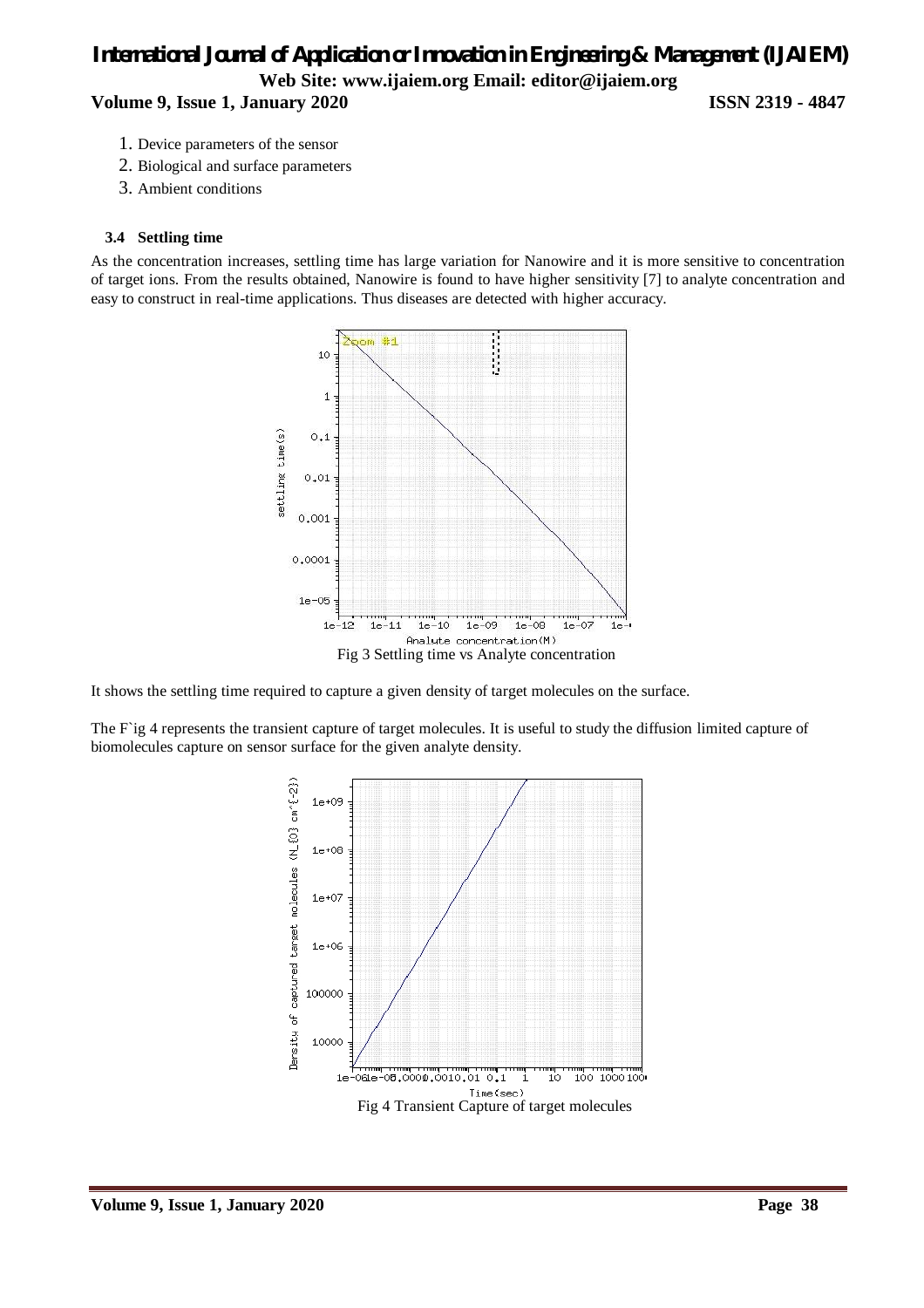### **Volume 9, Issue 1, January 2020 ISSN 2319 - 4847**

#### **3.2 Sensitivity**

Sensitivity corresponds to the relative change in sensor characteristics upon attachment of target molecules on sensor surface. This is determined mainly by the geometry of sensor along with the fluidic environment characteristics.Using Biosensorlab [8], make sure that the parameters are appropriately defined.

For a range of analyte concentrations, it predicts the relative change in conductance of the Nanowire sensor(at a particular ion concentration).for the given target molecule density, the variation with buffer ion concentration is also shown.



It provides an estimate of steady state conductance modulation of Nanowire biosensors, at a particular buffer ion concentration.



It provides an estimate of dependence of conductance modulation with buffer ion concentration for a specific bulk receptor density.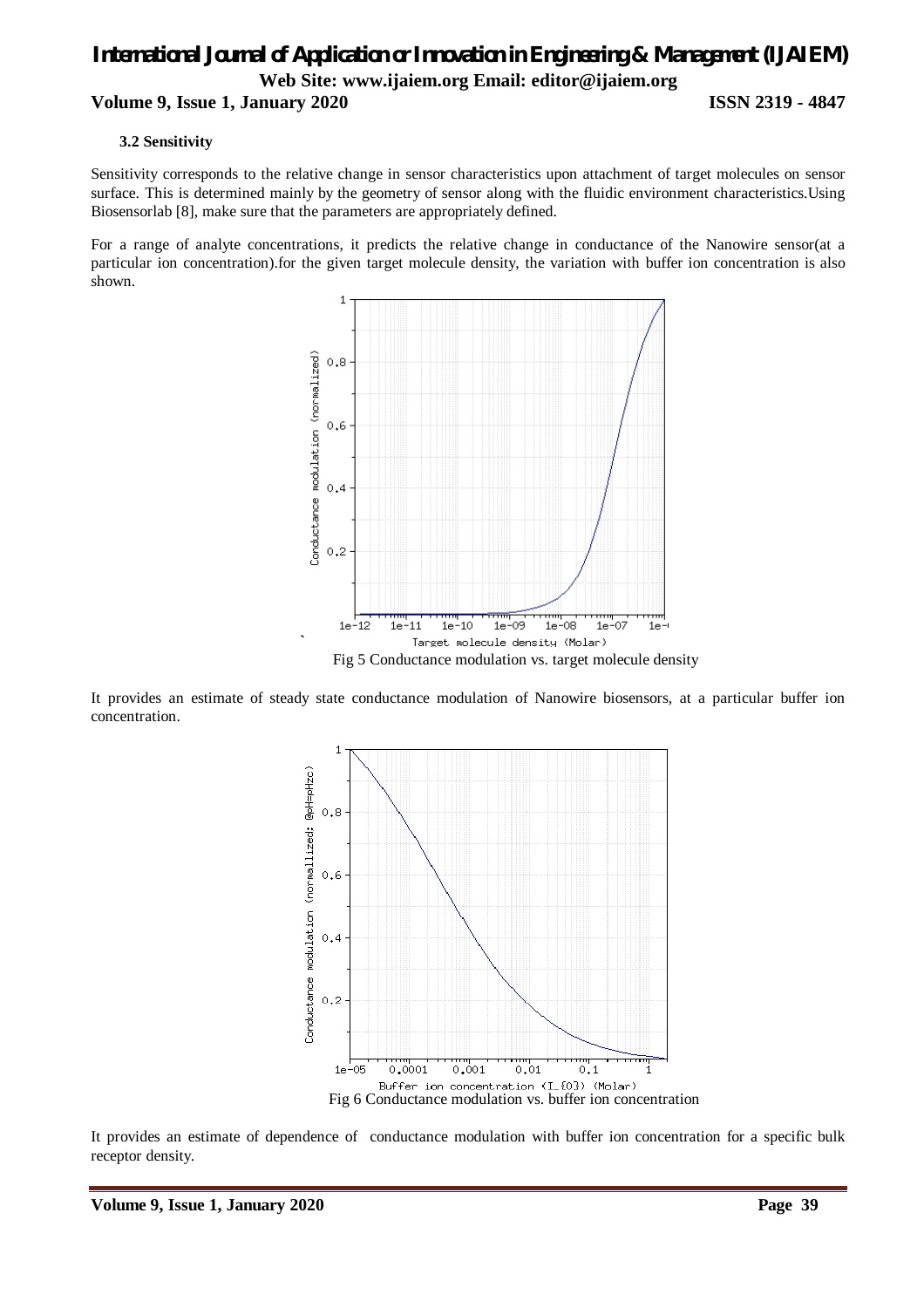**Volume 9, Issue 1, January 2020 ISSN 2319 - 4847**



Fig 7 conductance modulation vs. pH

Variation in the H[+] concentration of the buffer results in protonation or deprotonation of hydroxyl groups.

### **4. SIMULATION DISCUSSION**

When the radius decreases the sensor becomes sensitive to analyte and the minimum analyte concentration approaches 10<sup>-6</sup> (Figure 3) However, the sensor does not depend on the length.

For a given incubation time, sensitivity predicts the surface coverage due to the receptor molecules and the Signal-Noise Ratio due to the physisorption of parasitic molecules on sensor surface.

The settling time is changed with diffusion coefficient of the target molecules (From Fig 4) and from specific time duration, density of captured target molecules remains constant.

The sensitivity is derived by the conductance modulation of the biomolecules (From Fig 5) with respect to the target molecule density.

## **5. CONCLUSION**

Even though many biosensors are available today in the market, Nanowire biosensors are chosen for disease detection and it is presented here. Sensitivity [10] is a precious issue regarding to Bio-medical equipments. MEMS are a best alternative to implement a whole system on single chip. As bio-medical equipmentsrequire high sensitivity to get desired results the device should be very much sensible for low concentration of Biomolecules. It provides high sensitivity and hence applicable for development in real time applications.

## **References**

- [1] Friederike J. Gruhl, Bastian E. Rapp, Kerstin Länge,"Biosensors for Diagnostic Applications" in Advances in biochemical engineering/biotechnology-January 2012.
- [2] P. E. Sheehan and L. W. Whitman, "Detection limits for nanoscale biosensors", Nano Lett., vol. 5, no. 4, pp. 803–806,2005
- [3] Bhenesha shree, R P, Shanmuga Raja P, Kavitha K " Performance analysis of biosensor for cancer detection" in journal of Emerging trends and innovative research, vol5,issue 11, Nov 2018.
- [4] S.M. Ushaa, Vivek Eswaran," Modeling and simulation of nanosensors arrays for Automated disease detection and drug delivery unit" in International Journal of Advances in Engineering & Technology, Jan 2012.
- [5] P. Vipeesh and N.J.R. Muniraj ," Development and Validation of Matlab Models for Nanowire Sensors" in International Conference on advances in Computing and Communication in 2011 .